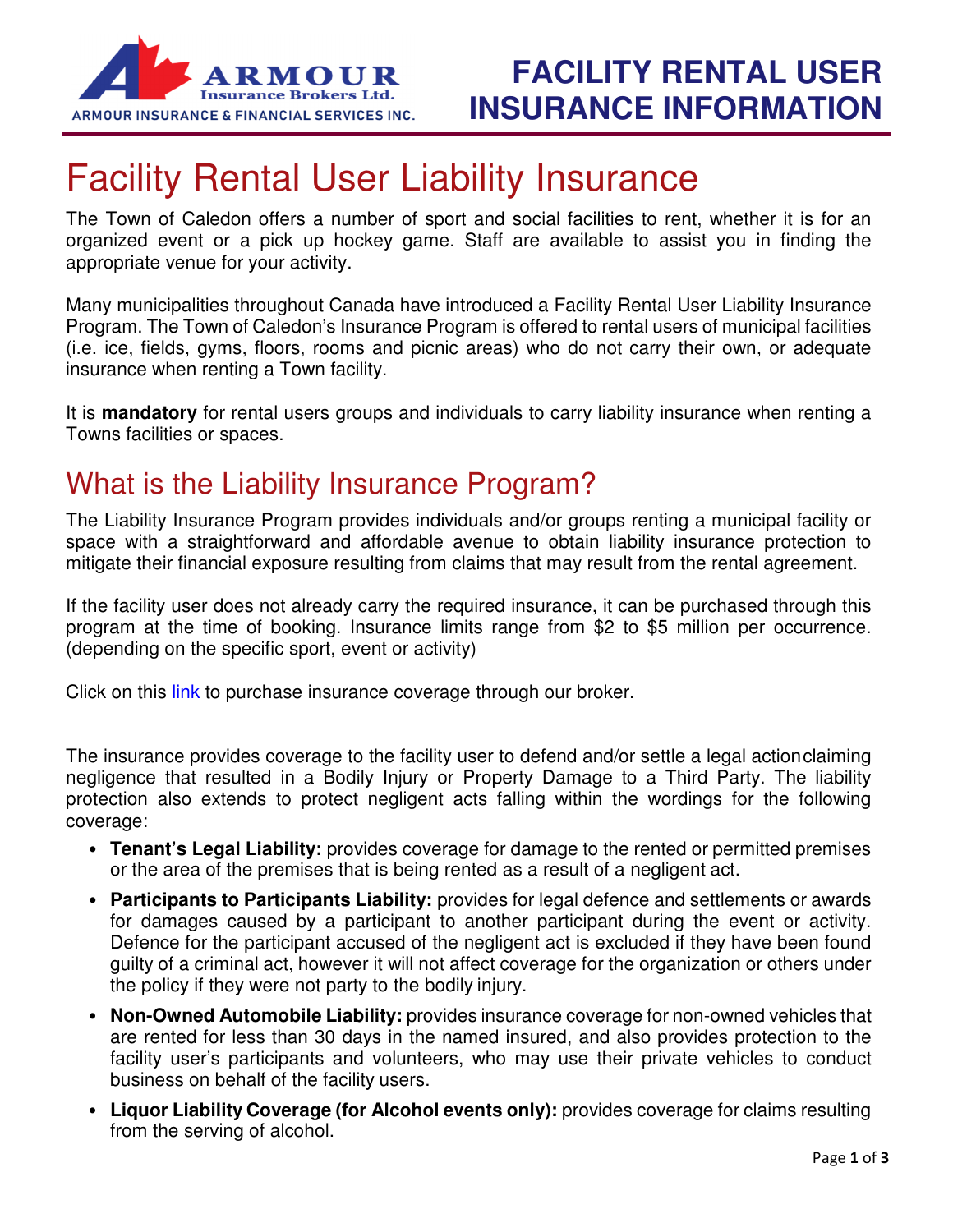

# **FACILITY RENTAL USER INSURANCE INFORMATION**

• **Blanket Vendor Liability:** When required liability coverage can be purchased to extend the event organizer's insurance protection to all vendors providing products, services, or a presence at the event. A "Vendor" is defined as any person, partnership, and/or business entity (either for profit or not for profit), providing any goods, services, or presence before, during, or at the end of an event, regardless of the dollar value.

#### Insurance Requirements

Groups and individuals responsible for a facility rental are required to produce and maintain, throughout the duration of the Rental Agreement, proof of sufficient liability insurance coverage. Facility Users (renters whom are individuals, partnerships, groups, or entities) will be required to have liability insurance coverage. The program encompasses the rental of facility space, sports fields, and rentable parkland.

The Liability Insurance Program provides the opportunity for individuals or groups renting our facilities to either:

- 1. Purchase liability insurance during the booking process; **or**
- 2. Provide proof that they already have obtained liability insurance that meets the Town's Liability Insurance requirements for Facility Users.

Insurance limits range from \$2 million to \$5 million depending on the activity. High risk sports such as ice hockey will require coverage of \$5 million. Lower risk events and activities such as baseball, badminton or social events will require coverage of \$2 million.

### What if I have questions on the Coverage?

Commonly asked questions as well as the Municipality's insurance broker contact information is available by clicking here: Facility Rental User Insurance FAQs

### How to Purchase Insurance?

If the facility user does not possess adequate liability insurance coverage, it can be purchased online through this link prior to or at the time of the booking. The link allows for the purchase of coverage immediately and will issue a certificate upon payment. For those requiring coverage for any large "Public Event" that is over the automatic approval of the link, coverage can be arranged through our broker upon completing the application, and the insurance premium will be collected by the broker. Please click on the link below for the appropriate application form:

- 1. Event Application Form
- 2. Parade Application Form